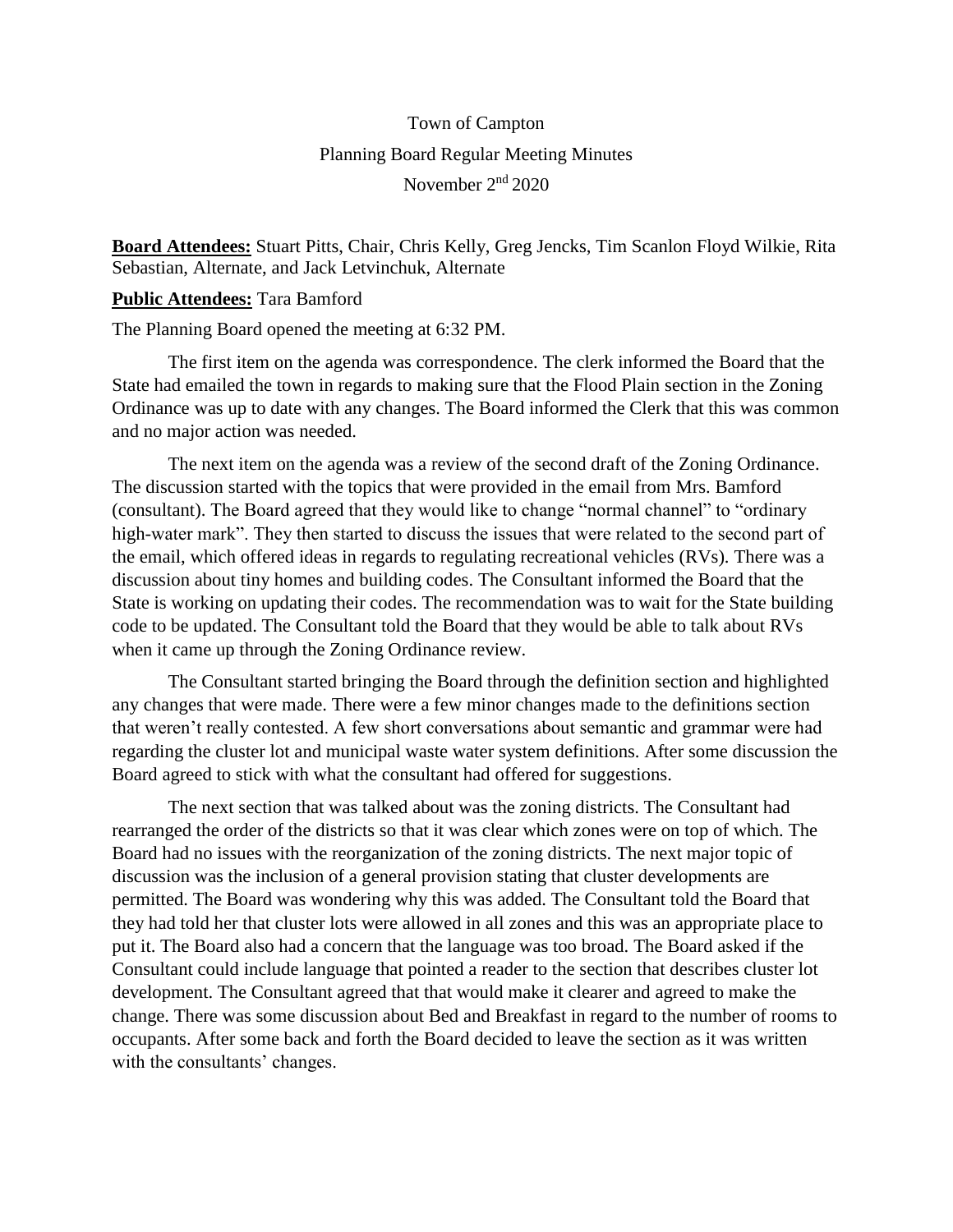The next section that had some significant discussion was the Overlay Zone. The Consultant was unclear about the wording of the façade and landscaping requirements. The Board explained their reasoning and the intention of those sections. The Consultant tried to explain her confusion with the wording and wanted to see if it could be cleared up. The Board indicated that they were aware the meaning of those sections and thought they were fine. The Consultant was agreeable to leave those sections alone as long as the Board knew the intentions of those sections.

The next several pages were devoted to changing some simple wording along with reorganizing a couple requirements that seemed to have been placed in the wrong spot. The Consultant informed the Board that she moved these sections to the Light Industrial Zone where they seemed to belong. The Board agreed with her assumption once they have read the two requirements.

The next section of major discussion was regarding non-conforming uses and lots. The Board looked at the section added by the Consultant. There was some discussion if there was a need for that section. The Board thought that there shouldn't be many or any lots that will be affected by that description. The Board finally agreed that including a section on non-conforming lots should not cause any issues.

The sign section of the Zoning Ordinance was the next area of major discussion. The Consultant pointed to some language in the sign section that refers to angles of signs with more than one side. The Board read the section in question and also had some difficulty visualizing what was being described. The Consultant and the Board worked through a couple different variations that allow for an easier requirement to visualize without altering the intent. The Consultant was able to come up with an option to change a few words and remove a few that were adding confusion. The Board agreed that the new language was easier for the citizens to understand. The next area of discussion was in regards to the process of obtaining a sign permit. The Consultant was unsure about the actual process about how someone goes through the process of obtaining a permit. The Code Enforcement Officer made it clear that he did not give out permits, that they were obtained from the office and signatures were required from a majority of the Selectmen. The Board discussed the actual process with the code enforcement officer and it was determined that it should say that the Selectmen are the authority for sign permits.

The final topic of discussion was the section for the Zoning Board of Adjustment. The Board took some time to read through some of the suggestions and was pretty happy with what was written. Chris Kelly said they would get a hold of the ZBA chair and have her review this section. The Board thought that would be a great idea. Chris told the Board that he would bring in any suggestions at the next meeting (Wednesday November  $5<sup>th</sup>$ ). The Consultant agreed to join the meeting on the  $10<sup>th</sup>$  of November to receive any further feedback and schedule the first public hearing for the Ordinance.

The meeting was adjourned at 8:43 pm